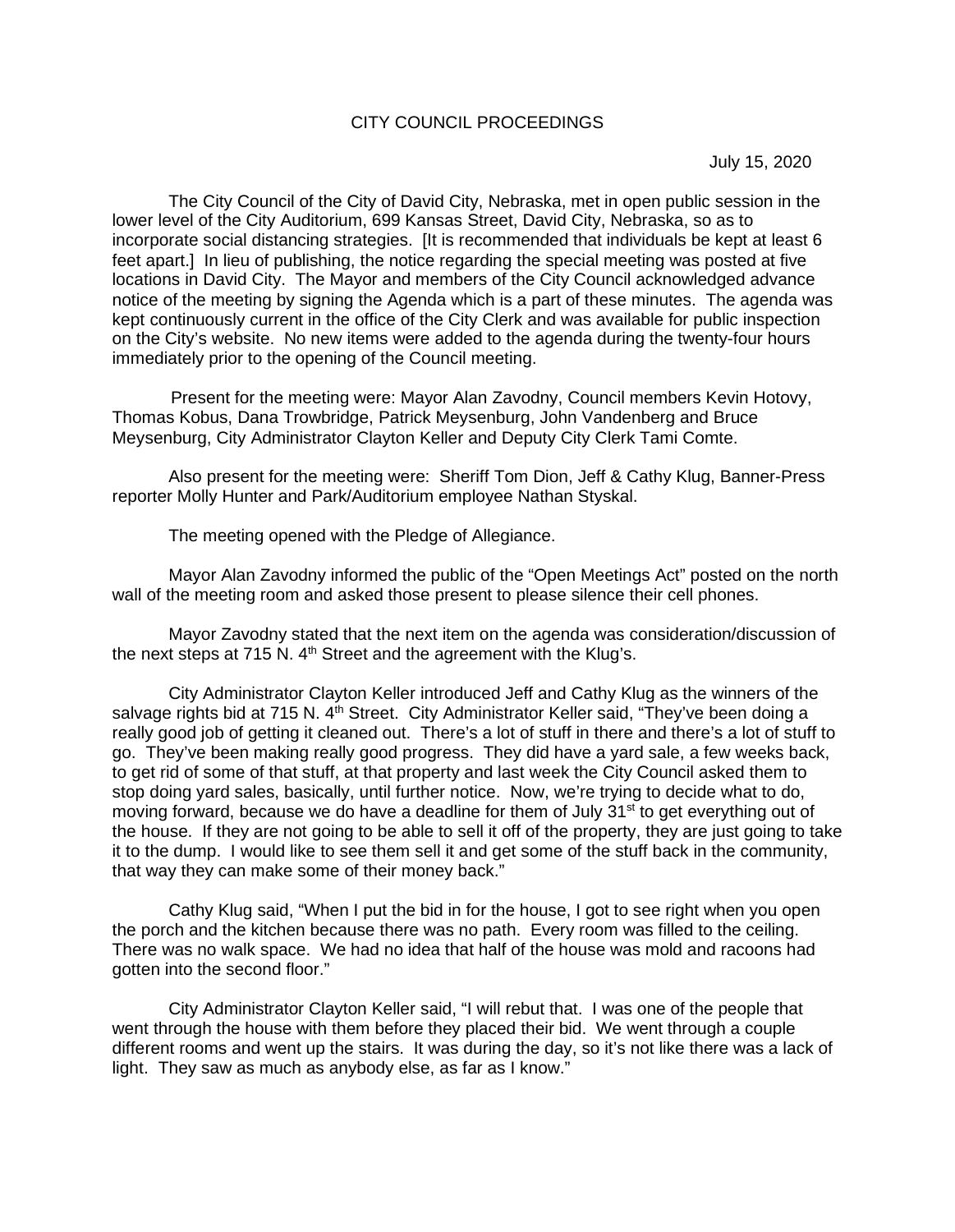Cathy Klug said, "I didn't get to the third or fourth floor where all of the… You got to the landing on the top of the second floor and there's no way that you could have gone past that because the hallway wasn't open."

City Administrator Keller said, "Did anybody else make it to the third or fourth floor?"

Council member Trowbridge said, "I did not get to the second floor. I didn't try very hard either."

Council member Pat Meysenburg said, "Once you got to the top of the steps, you couldn't go any further. There's no way you could have gotten to the third floor. It was the same way with the garage. You couldn't get up to the attic in the garage."

Cathy Klug said, "When I called and asked for dumpsters, I had no idea that it was going to cost so much. We're already at \$1,400. We had them drop off the container and then we realized that we had stepped into a hellhole in that house. There's so much mold. Every bag is full. There are people that work for us that don't come back. We both picked up a bacterium and got sick from working in the house. I'm not exaggerating. I've done this for years. I've never dreamt that it was like it was. You can't go five feet without a bag. Sometimes you find something, like a piece of jewelry that you can resell. The garage sale that we had, we made \$2,300. We've already paid that lady \$3,400 for the dumpsters. I would like to give it back to you. We're doing well. We got upstairs and we have rooms that we're going through and we have to bring them down. It is not easy and I would love to take every one of you in there tonight and show you what we are doing. I can take you with me and show you what's going on. There's four or five of us at a time and it just keeps coming at you. We're farm wives, so we're strong women. You have to go up and down the steps. It's just continuous. You get tired and it's hot in there. It's not been my favorite place to be for the last two months."

Council member Kobus said, "Can't you throw stuff out the window?"

Cathy Klug said, "Some of it, we tried throwing it into the dumpster, but it got caught on the roof, so I can't do that anymore. The coons took over the top room where the air conditioner was. I can't save anything in there. There's a nice grandfather clock in there that's old. The upstairs in the garage, the odor was so bad, you could smell the urine from the coons. We did finally get that whole stairway cleaned out. We put that stuff in there to drive them out. We don't let the help do that. It's just Jeff and I that do that, where the racoons are."

Council member Hotovy said, "What are we wanting out of this?"

Jeff Klug said, "Can we have the yard sales?"

Council member Bruce Meysenburg said, "The only question that we had was the liability."

Cathy Klug said, "I'm carrying liability on the house. You had me do that when I got the bid."

Council member Hotovy said, "I'm not opposed to it. I just don't want them to be in the home."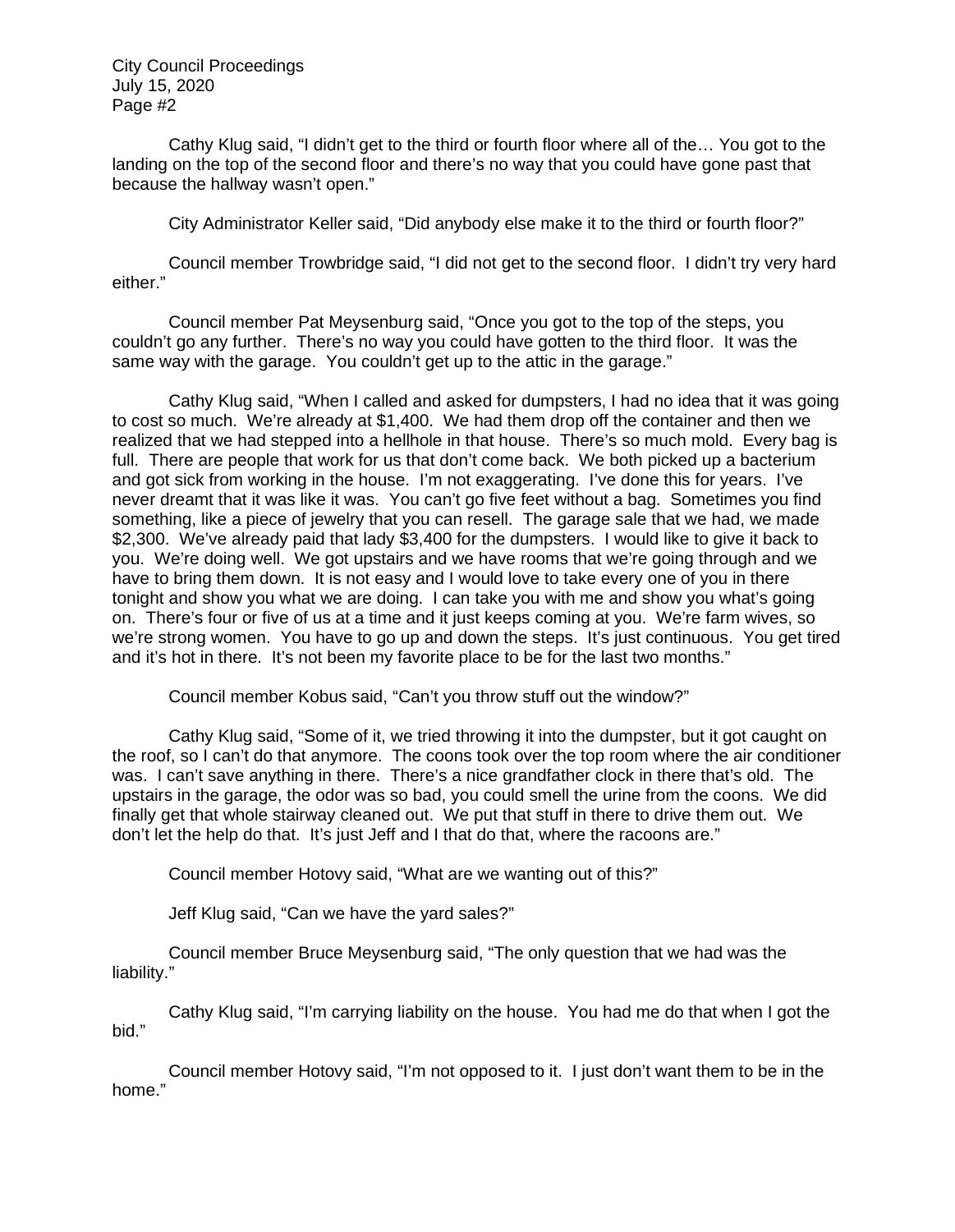Cathy Klug said, "We have it outside, in the yard."

Council member Hotovy said, "As long as the stuff that will be sold is outside, I have no problem with it. I'm not going to speak for the entire Council, but I, myself, don't have a problem with it."

Council member Pat Meysenburg said, "They haven't allowed anyone inside the house."

Jeff Klug said, "That was an idea that I had, so that I didn't have to move stuff out, but if that's what we have to do, then that's fine."

Cathy Klug said, "Is there any chance that you could lower that bid? It's getting really expensive for me. I don't think that we're going to make that money back. I know that we're going to lose three-fourths of what we picked so far."

Mayor Zavodny said, "I have a few questions. If you were to estimate, what percentage of completion you're at, what do you think you're at?"

Jeff Klug said, "Maybe half."

Mayor Zavodny said, "That's just the materials that you have to go through yet?"

Jeff Klug said, "They are further than that in the house."

Mayor Zavodny said, "Ok. But then the garage part?"

Cathy Klug said, "We got to the top of the landing. Everything that's in the house now, either goes to garage sale or…. We were hoping that there was a thrift store that would take it. Whatever doesn't go after Sunday, we don't want to worry about, but there is no thrift store. We'll put it in the containers and move it. Every room is down to the floor except for two. Two of them are still really full."

Mayor Zavodny said, "So, if you're fifty percent full, then…."

Cathy Klug said, "We're more than that."

Mayor Zavodny said, "Ok. So, let's say that you're at sixty percent. So, we have forty percent that we don't even know what's there yet. Is that fair?"

Jeff Klug said, "The big deal is, if we can have the yard sale."

Mayor Zavodny said, "That is why, I think, that we're here. The issue becomes, that is City-owned property right now, and I think that we can work it out. But we have to make an agreement. I'm going to let our legal counsel speak here quickly. We're going to have to do a quick lease or something that says that you're allowed to have that. I don't know that it's going to be a big deal with anybody here. I think it's just the process of, you can't just do whatever on City property. We don't let anybody else do that. So, we just have to work that out."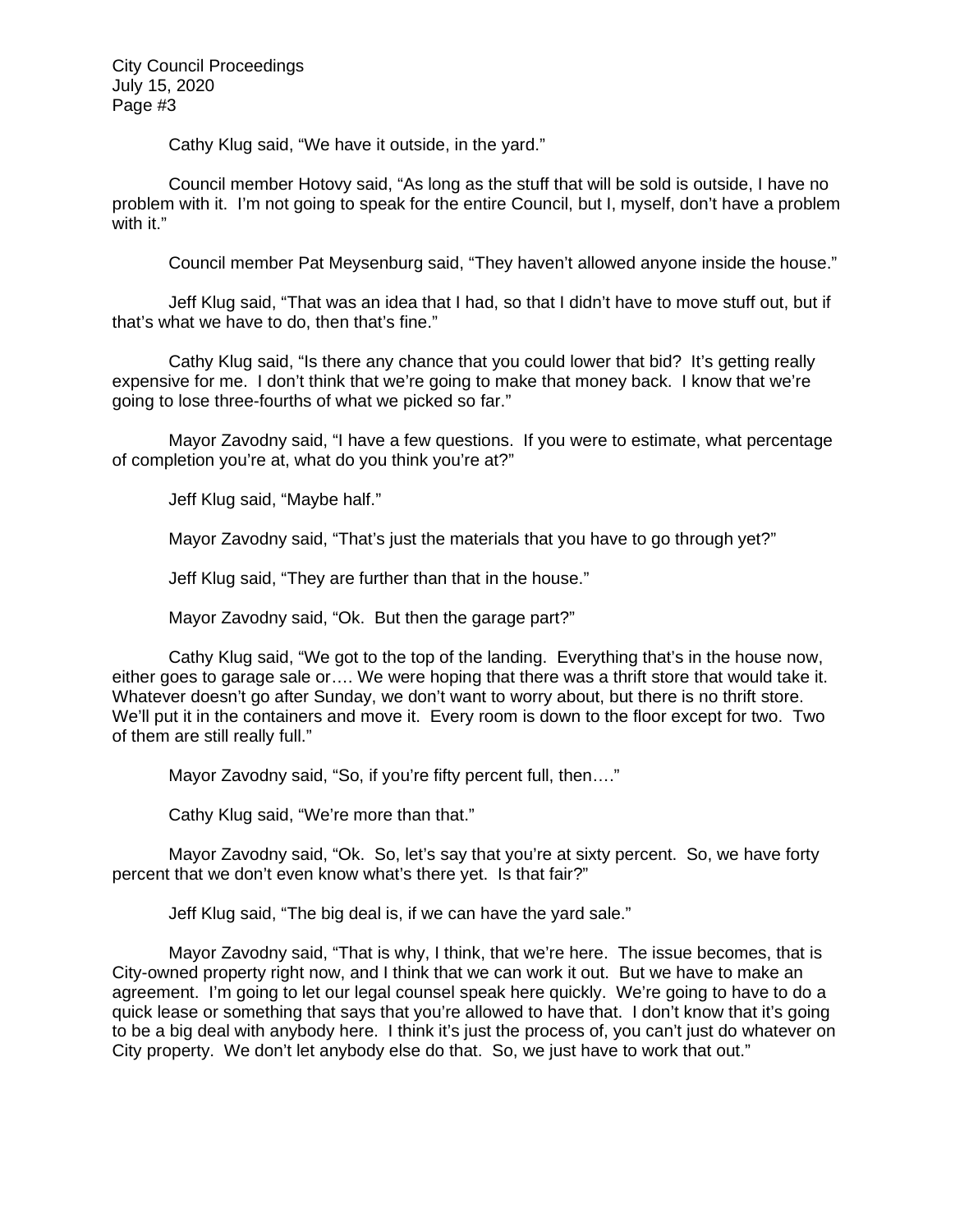City Attorney Jim Egr said, "We had a conference with LARM (League Association of Risk Management) and they said as long as you folks had insurance and we had an agreement, in case there would be some liability, that we would be protected by LARM."

Cathy Klug said, "We had our insurance company tell us that right from the very beginning."

Mayor Zavodny said, "What I think we are missing is a formal agreement of this governing body saying that on this day we are allowing you to have yard sales on the premises. My non-negotiable is that nobody goes in the house. When I came tonight, that was my nonnegotiable. It's like anything else, once we hear about conditions that aren't necessarily the best…"

Cathy Klug said, "You have two rooms that you're going to have to do the ceiling. Other than that, the house is solid. The basement is solid. The upstairs at the very top, you'll have to do that ceiling."

Mayor Zavodny said, "The bones are good but it's going to need stripping down. Let's address their first concern, which, I think, is an important one. Are there any comments or objections about them having a sale on the premises?"

Cathy Klug said, "I'm so sorry. We didn't know."

Mayor Zavodny said, "That's water under the bridge now. We can't fix that. Let's focus on what we want to do moving forward."

Council member Trowbridge said, "Did Council member Hotovy suggest that the sales be held outside of the buildings?"

Council member Hotovy said, "That was what I said."

Jeff Klug said, "Can we stay in the garage, though?"

Council member Pat Meysenburg said, "Why couldn't they have it in the garage, just on the bottom level? We rent the Schweser House out all the time for garage sales."

Council member Trowbridge said, "People haven't been getting sick in the Schweser House, but they have been getting sick in that house and we know it."

Council member Pat Meysenburg said, "But we're not letting them in the house."

Mayor Zavodny said, "Help us to understand, because I haven't been in there and I'm sure that many of you haven't. What is the condition of the garage?"

Jeff Klug said, "When we started in the garage, the water runs into the garage, so there was a lot of mold. We got everything out of there and off the floors, and we swept the floors and now we keep it clean. During the day, when we'd get there, we'd open the doors and I've got a fan in there. Thanks for having the power turned on in there so I didn't have to run an extension cord to have lights. It's not as bad as it was when we first walked in there."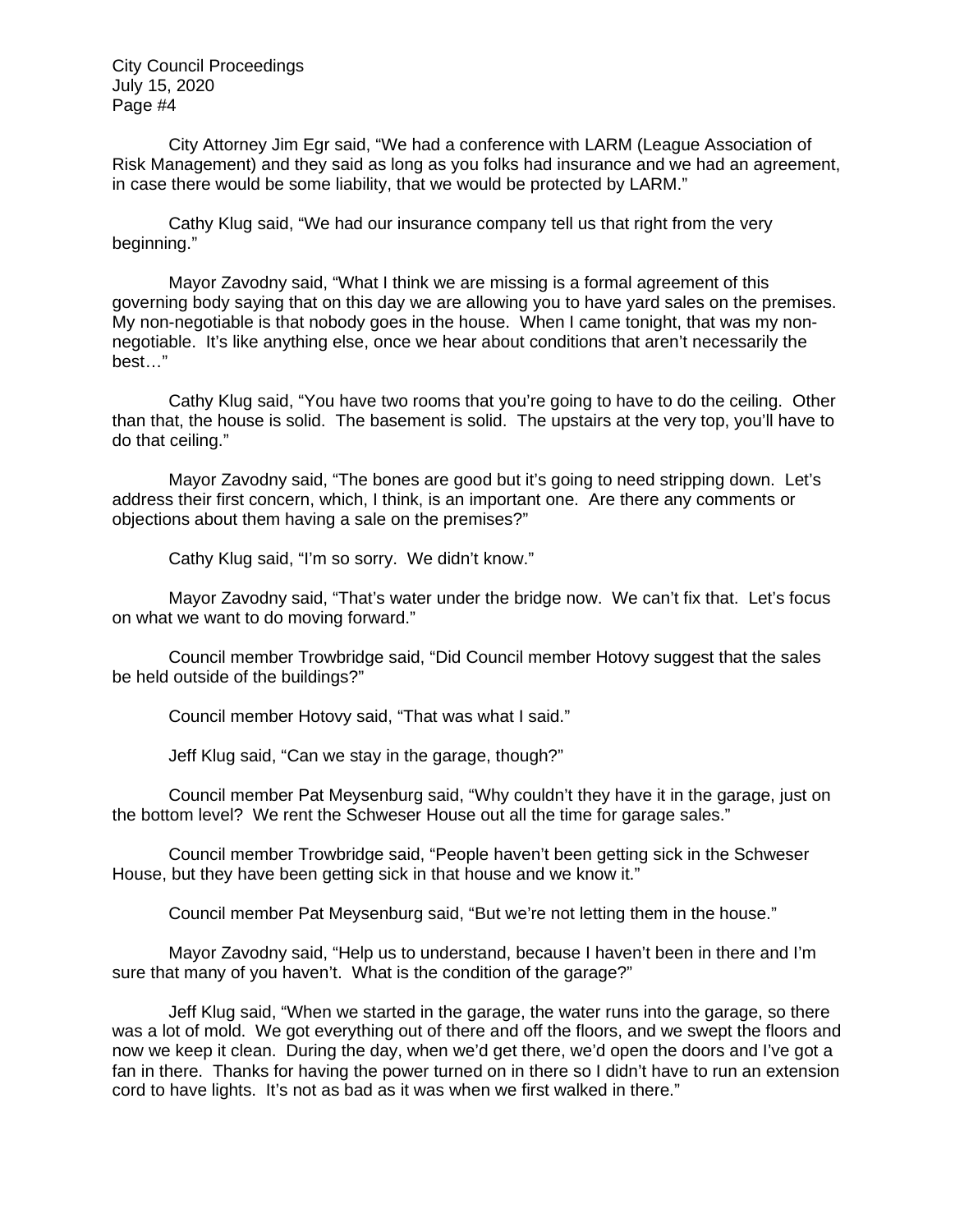Council member Hotovy said, "That would be the difference between the Schweser House and that garage. To my knowledge, there's not mold in the Schweser House."

Cathy Klug said, "All the mold in the bottom is gone, all the way up the steps, we disinfected constantly and the last time that people came, nobody said anything to us. I haven't had a complaint. The reason why the garage is full is that we needed to get it out of the house. Our original thought was that it was all going to go into a container and we were going to move the container to our house. Then when we found out that it was all moldy, I was not going to move that stuff home to the farm."

Mayor Zavodny said, "What have you done to mitigate the mold? Have you used bleach to try to kill it?"

Cathy Klug said, "Yes."

Mayor Zavodny said, "Ok. But it's probably not totally gone?"

Jeff Klug said, "Probably not. But, with the garage doors and the windows open, I don't notice it."

Mayor Zavodny said, "Can you use it as a staging area to put things, but can the sale occur outside? I'd feel more comfortable with that."

Council member Pat Meysenburg said, "I went over there a dozen times and I see no problem with people walking through there and getting stuff, in the garage. They haven't let anybody in the house, I'll vouch for them, for that."

Jeff Klug said, "We don't let anybody in the house."

Mayor Zavodny said, "We can't let anybody do that until we have it evaluated. We're probably going to have to hire someone before we start working on it to mitigate any environmental concerns."

Jeff Klug said, "The garage floor is clean."

Council member Pat Meysenburg said, "They put cleaning stuff on the garage floor."

Mayor Zavodny said, "Alright, how does everybody feel about the garage?"

Jeff Klug said, "Most people that are coming to the sales have their masks on anyway."

Mayor Zavodny said, "Is that a deal breaker for anyone? The garage?"

Council member Hotovy said, "As long as they are not in the house."

Mayor Zavodny said, "Yes. We draw the line at that."

Council member Trowbridge said, "Draw the line at what?"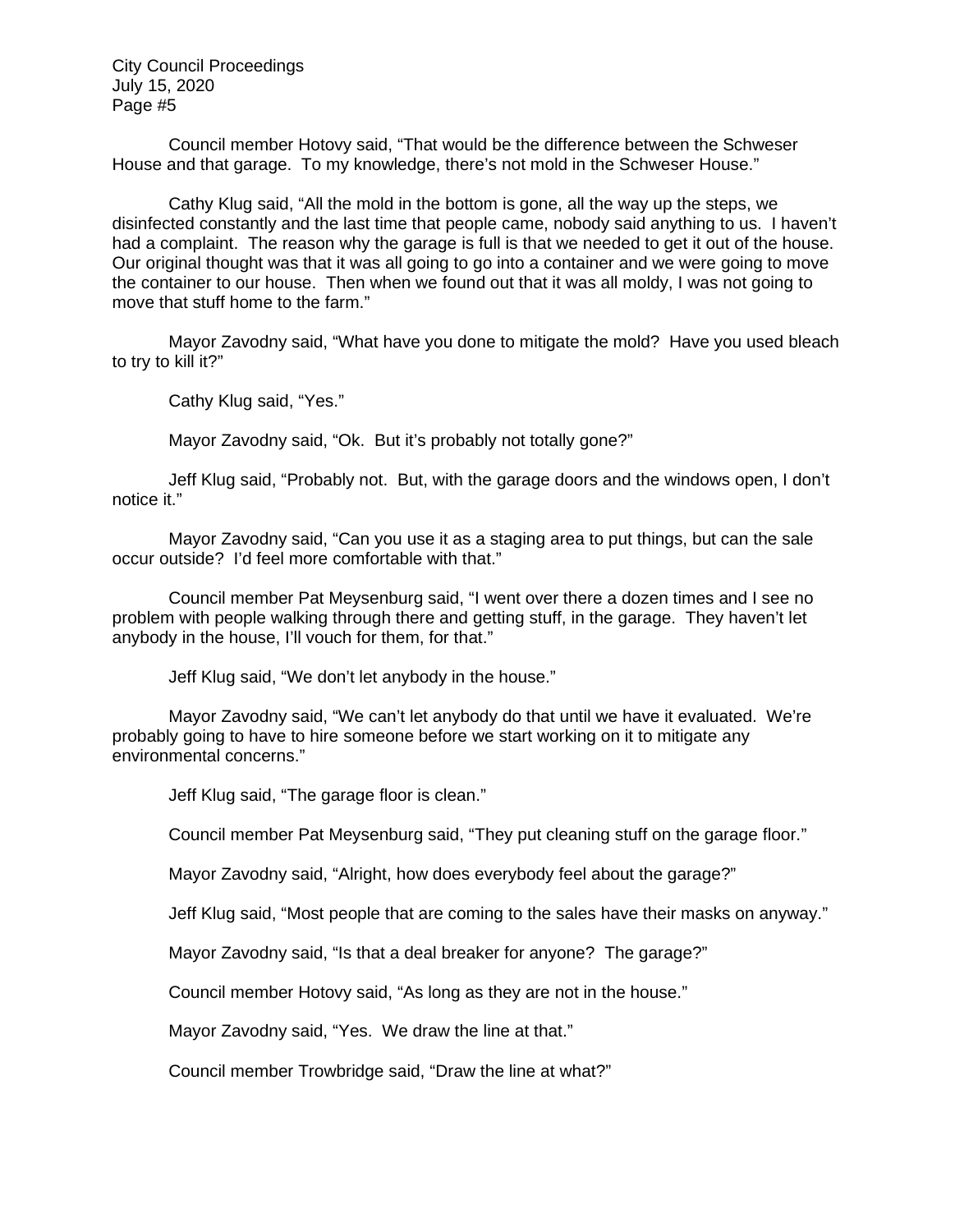Mayor Zavodny said, "Is the garage non-negotiable for us? I agree that the house is a non-negotiable. You're not even asking us about that. I'll be honest, I'm not a hundred percent loving the garage idea, but again, I'm not going to say anything against it."

Jeff Klug said, "If you don't let us have the garage sales, we're going to load it all up and take it somewhere else. We bring a lot of people to this town."

Mayor Zavodny said, "I don't think that's what we're saying at all. I haven't heard a single person say that you shouldn't be able to have a sale. I think we're just trying to figure out if we're going to let you use the garage or not. Any opinions on the garage?"

Council member Trowbridge said, "I want it done safely. I want to protect the public."

Mayor Zavodny said, "What's your opinion on the garage?"

Council member Trowbridge said, "To display and sell out of the garage?"

Jeff Klug said, "Yes."

Council member Trowbridge said, "Does that make a big difference with you guys?"

Jeff Klug said, "Yes. The door that they walk into, when it's open, is covering the door that goes upstairs."

Council member Trowbridge said, "As long as nobody can go upstairs in the garage, I can live with the first floor."

Mayor Zavodny said, "When are you looking at having this, then?"

Jeff Klug said, "We were planning on doing it last weekend, but we couldn't."

Cathy Klug said, "Aren't the citywide garage sales this weekend?"

Mayor Zavodny said, "Yes."

Council member Pat Meysenburg said, "The community garage sales start tomorrow."

Mayor Zavodny said, "Are you going to do Saturday and Sunday?"

Cathy Klug said, "Yes, both Saturday and Sunday. I hope we can get some money."

Mayor Zavodny said, "So, between now and Saturday, you're going to get through forty percent of it, when it's taken you this long to get through sixty percent of it? It's not your fault, at all, but you probably won't get it all sold. I'm not trying to put you on the spot; I'm just trying to understand. So, you're going to sell what you have ready and then get more ready?"

Jeff Klug said, "That's what we did that first one that we had. It gave us more room and then we got into the house and we put more stuff out in the driveway. It will take, at least, more than one more yard sale."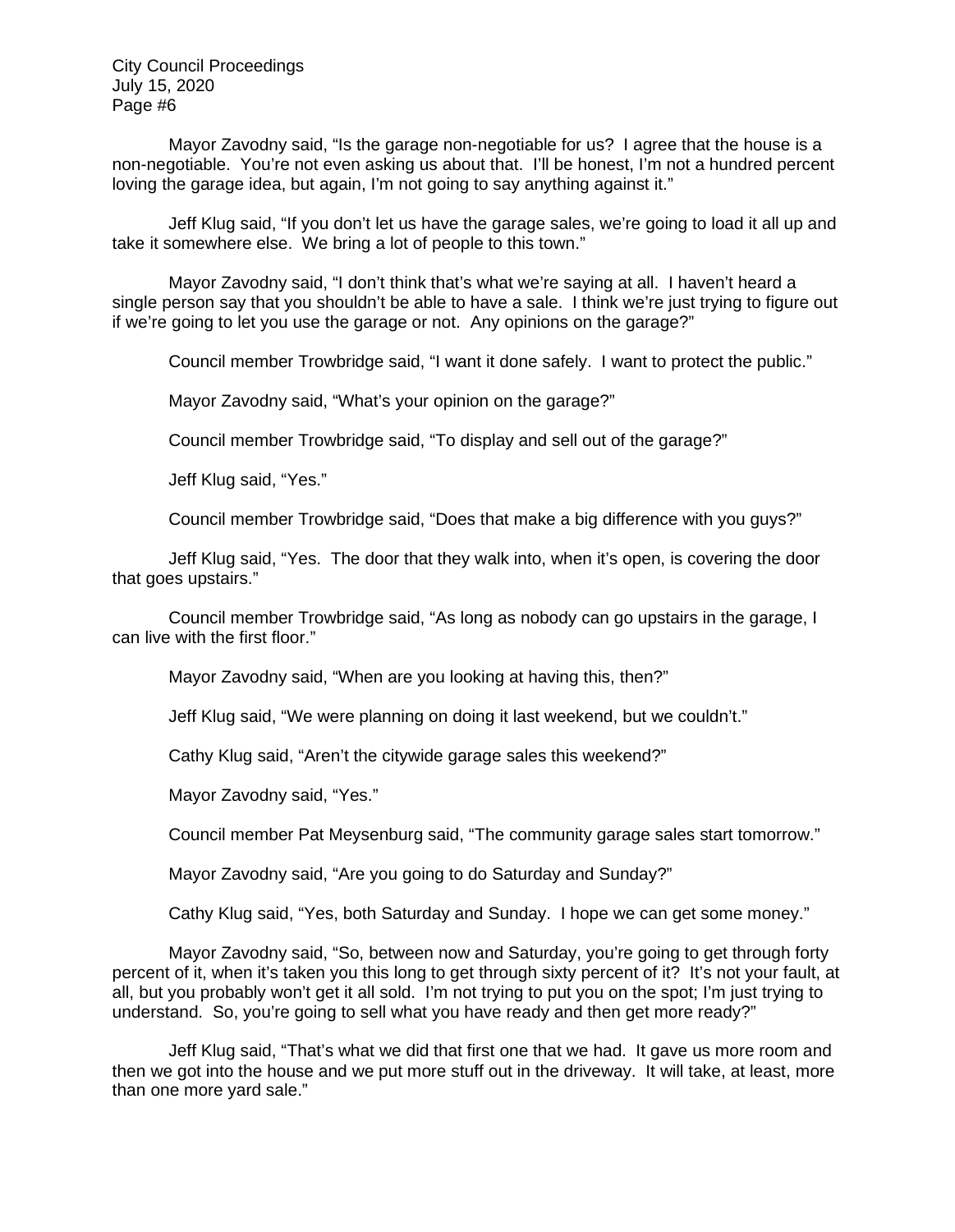Mayor Zavodny said, "You're asking to be able to have a sale on Saturday and Sunday, this week and you're going to need at least one more?"

Jeff Klug said, "Probably, at least."

Council member Meysenburg said, "Probably the following weekend."

Mayor Zavodny said, "Do we have any issues with this thing going through the same process until they get it done? Do you think you'll have it wrapped up by July 31<sup>st?"</sup>

Jeff Klug said, "I don't think so."

Mayor Zavodny said, "We're having the discussion so that we can learn too. If the job is too big to be done by then, we're pretty accommodating, we certainly want to get moving on getting the house ready to go. The City owning property is not a great deal. It never has been. Ok. Where we're at is having a sale this Saturday and Sunday and utilizing the garage and knowing that this will repeat at least one more weekend and maybe two. Does that summarize what you're asking?"

Jeff Klug said, "Yes."

Mayor Zavodny said, "If the Council is comfortable with that, I would entertain a motion to allow them to have up to three weekends of sales."

Council member Kobus made a motion to allow Klug's to have up to three weekends of yard sales and to utilize the first floor of the garage only for the yard sales. Council member Pat Meysenburg seconded the motion. Voting AYE: Council members Kobus, Pat Meysenburg, Vandenberg, Hotovy, Trowbridge and Bruce Meysenburg. Voting NAY: None. The motion carried.

Mayor Zavodny said, "Let's wait and see where you are at after July  $31<sup>st</sup>$  and if you need to, you can ask for an extension."

Mayor Zavodny stated that the next item on the agenda was consideration of the bids received to install the cable system for downtown lighting.

City Administrator Clayton Keller said, "So, I met with Vinny Bittinger of Magical Lights of Malcolm a couple of weeks ago. He came into the office because we were going to do a walk through of downtown with any potential bidders, like a preconstruction meeting of sorts. Nobody showed up and that was my first indication that we may not get any bids. We sat down and had a chat about what road we should take in case no one did bid. He said that he would rather do the project all at once than in pieces, meaning that he would come and do the adhesives and install the lights on the cable system, once the cable system was installed. That means that we will have to wait until at least next year."

Mayor Zavodny said, "Do we even have any leads on who installs these? Who did Seward's cable system?"

City Administrator Clayton Keller said, "I asked Vinny for some references on who did Seward's and he wasn't able to give me any."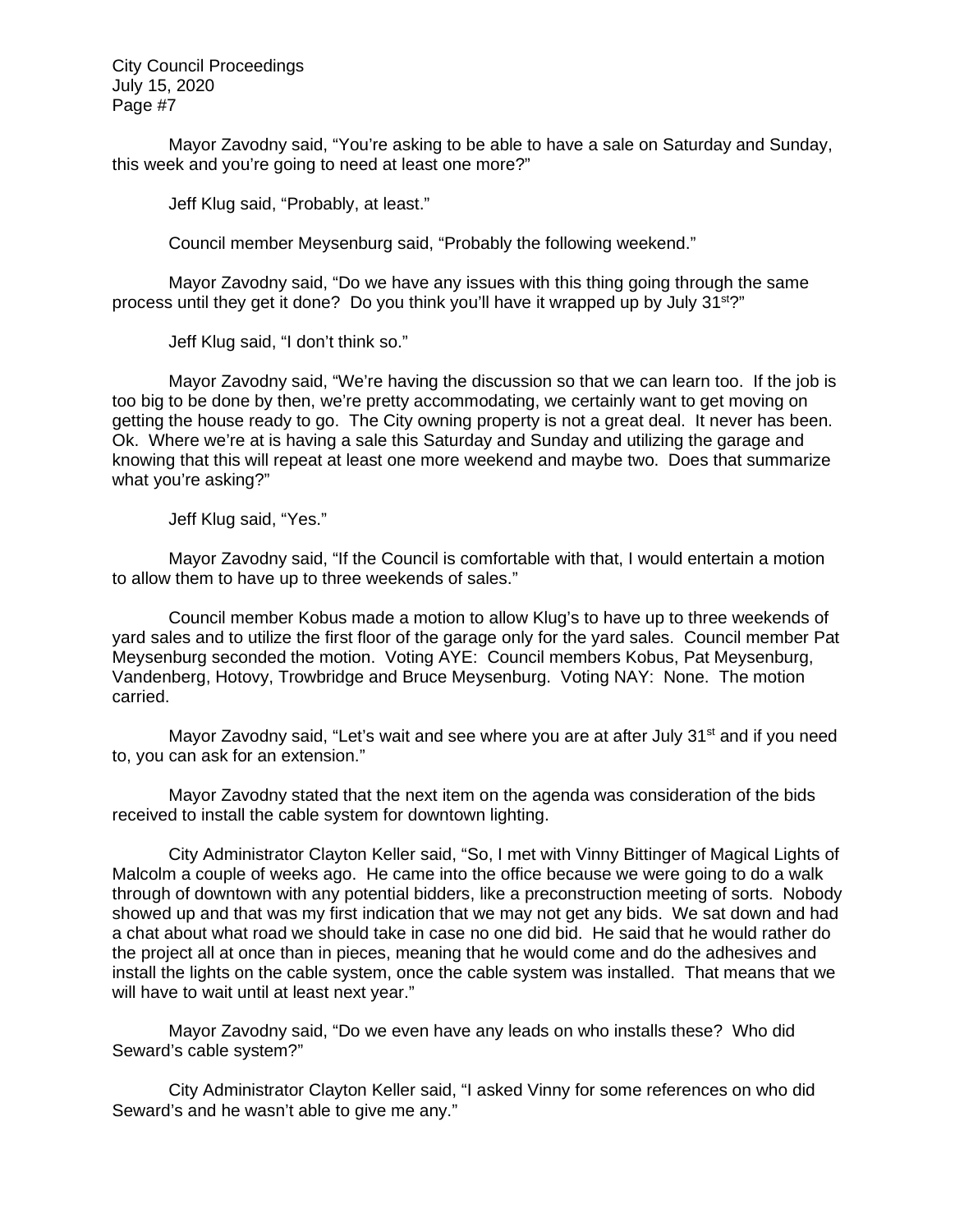Mayor Zavodny said, "So that leads me to my next question. If we have to leave this go for a year, are we going to have the winds from here until it gets addressed wreaking havoc with those lights? What are we going to do in the interim?"

City Administrator Clayton Keller said, "He recommended that if the lights do start coming down, to go ahead and tear them down and store them somewhere safe so we know where they are at so that when he goes to put them back up, we have them for him. He's going to come back and check the ones that are still up to make sure that they are good. I think at the County Courthouse he has to fix a corner. There's a couple of other buildings that he's going to take a look at. He also still has the City's decorations, like the tree that was lit up, he still has that and a few other decorations to go with it. He would entertain the idea to come into town for a day in October and train people to set up the tree and the decorations, whether it is city employees or the light committee, whoever was in charge last year He said it's super simple, it just takes training them for a little bit."

Mayor Zavodny said, "Is it incumbent upon us to have our city employees to go take down lights that are hanging?"

City Administrator Keller said, "I think so, or the property owners."

Mayor Zavodny said, "Maybe I don't understand this totally, but the tree was put up on the courthouse property. The tree was gifted to the City. So, where are we going to put the tree? If we're putting it on the courthouse property, that seems unusual. Jill Mefford called me on the way to Wayne today and we went over some of these things, since she was part of that committee. We don't have a Chamber director right now, so they are out of the equation for this. What is our plan here?"

City Attorney Jim Egr said, "May I make a suggestion for storage? The County has a building. It's awfully large and it has a lot of space in there. I would hope that the County would be cooperative and not charge anything. I would approach the County board and see if the tree could be stored there."

Mayor Zavodny said, "The Hallmark stuff is in the Goodyear building. So, we do have stuff spread out a bit. I guess that's the best that we can do. It makes sense to me to have City employees learn how to do it, because moving on, that committee may not exist and people come and go. That Chamber director position in the ten years that I've been Mayor is in the double digits for the people that have done it. That's probably what we should do. I don't think that it requires any action on our part. There's nothing that we can do. So, we get it stored and we wait and hope that we can find someone to maybe do the cabling for us. There's got to be somebody. I think that will be a great addition to the downtown. It will really set us apart when people drive through. How many of us have driven through Seward and you just notice it? It's a calling card."

Council member Kobus said, "Put it on the next County board agenda and I'll go there and talk to them."

There being no further business to come before the Council, Council member Hotovy made a motion to adjourn. Council member Trowbridge seconded the motion. Voting AYE: Council members Hotovy, Trowbridge, Bruce Meysenburg, Kobus, Pat Meysenburg and